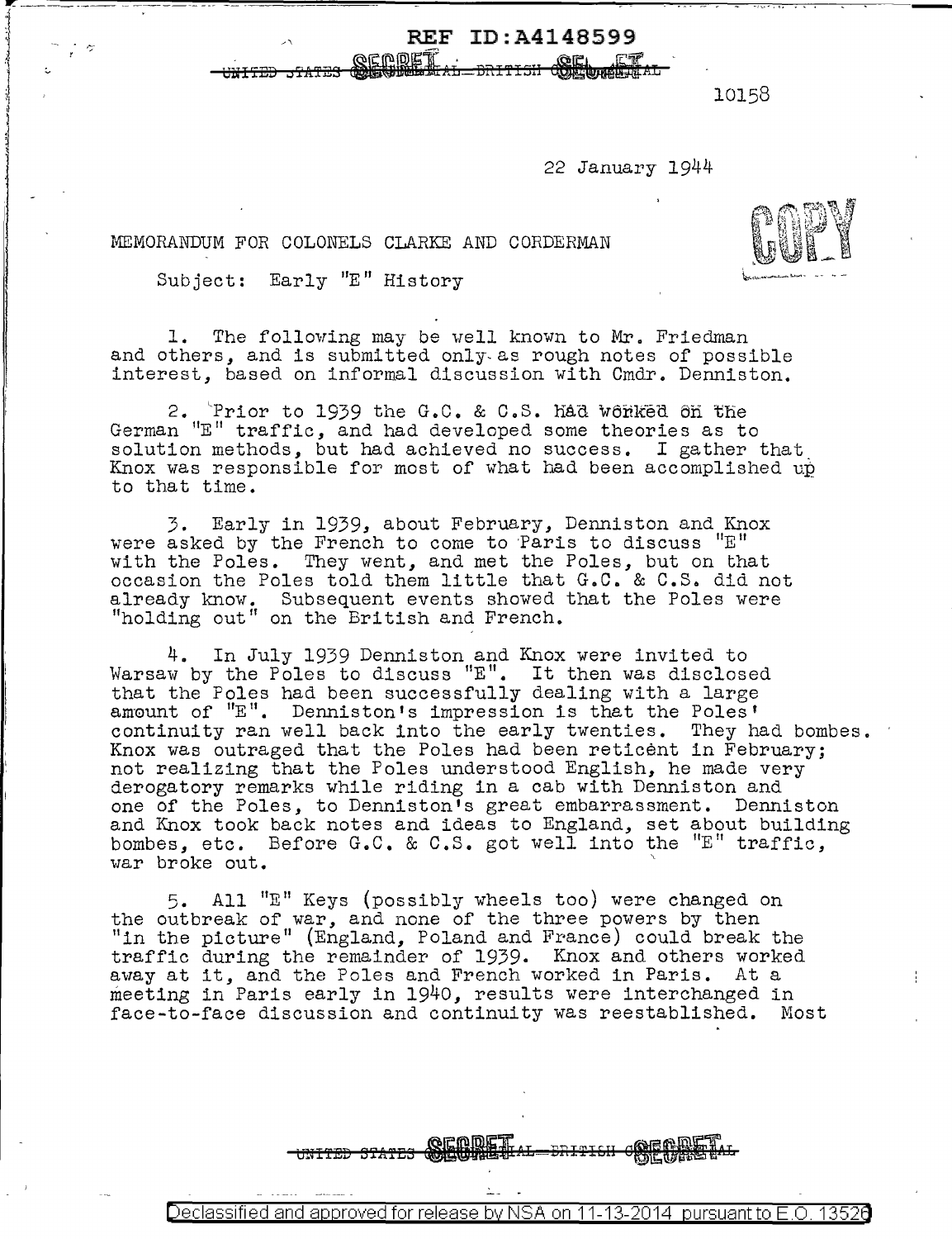of the  $"E"$  was handled successfully by the British throughout the Battles of Norway and France. The Paris party, however, was not so successful, and communications difficulties, prevented the French from getting full value out of Britain's technical success.

cSliffMififiw ~1UII:5U *IHl/ltfflAn* 

REF ID:A4148599

'l ~· \' ~.  $\mathcal{L} \subset \mathcal{L}$  $\frac{1}{2}$  , , , , ,

;> <sup>I</sup>

bi•IJ.~J t~ **\_\_ ...** l~S

~ ii ( ~ I l t l I I J \

> $\begin{matrix} \vdots \\ \vdots \\ \vdots \end{matrix}$ I

6. Several of the Poles versed in "E" work are believed to be in German hands, but apparently have not been "broken". At least two of the French -- including the leading French At least two of the French -- including the reduction

> TELFORD TAYLOR Lt. Col., GSC